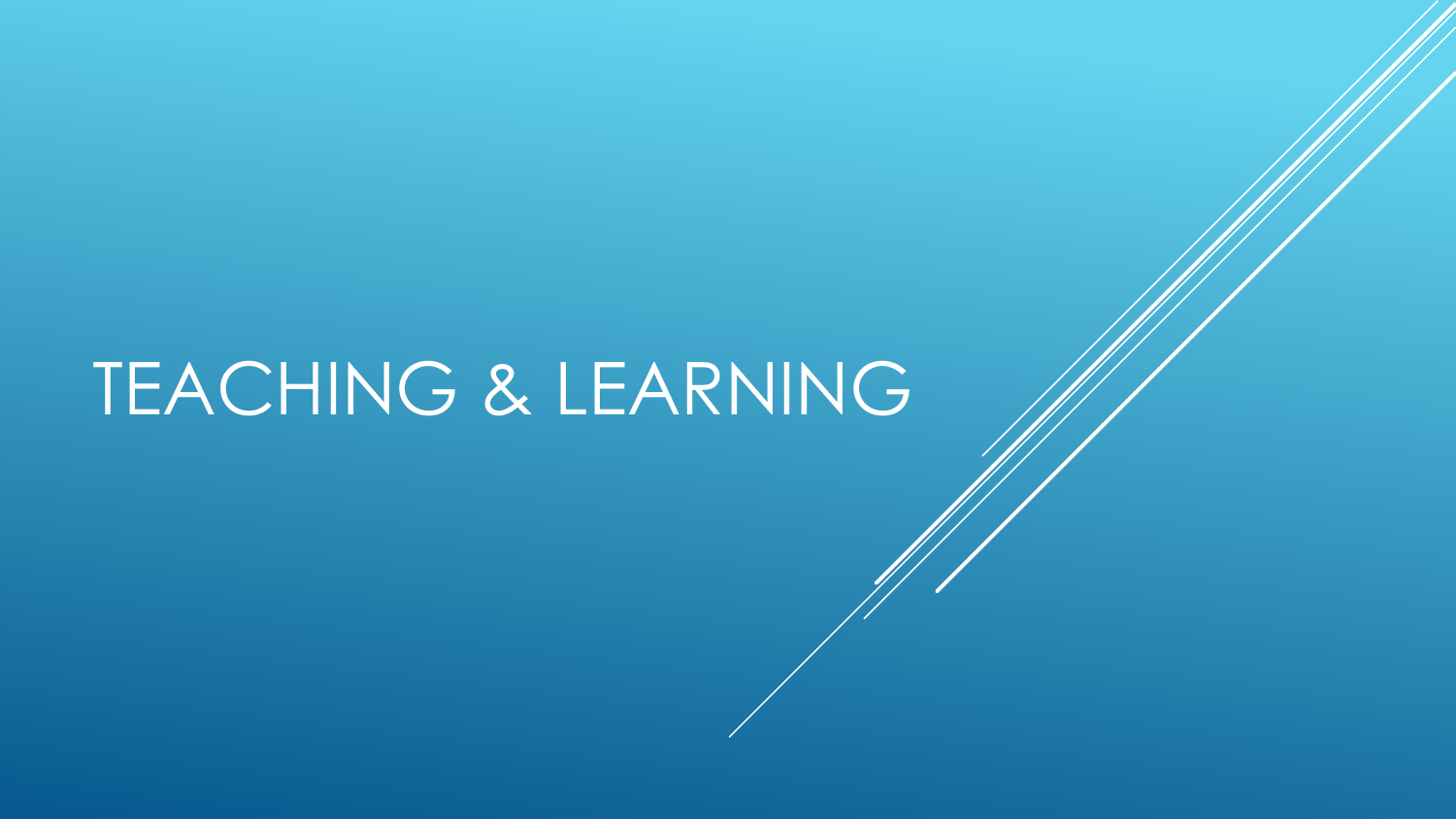- Active Learning Classrooms NWQ Fall 2014
	- 5 General Assignment ALC's
		- Discussions in place for scheduling and training
	- 2 General Assignment Computer Classrooms
		- SOIS first priority
- KIRC Classrooms Fall 2015
	- 5 General Assignment ALC's
		- STEM courses will be priority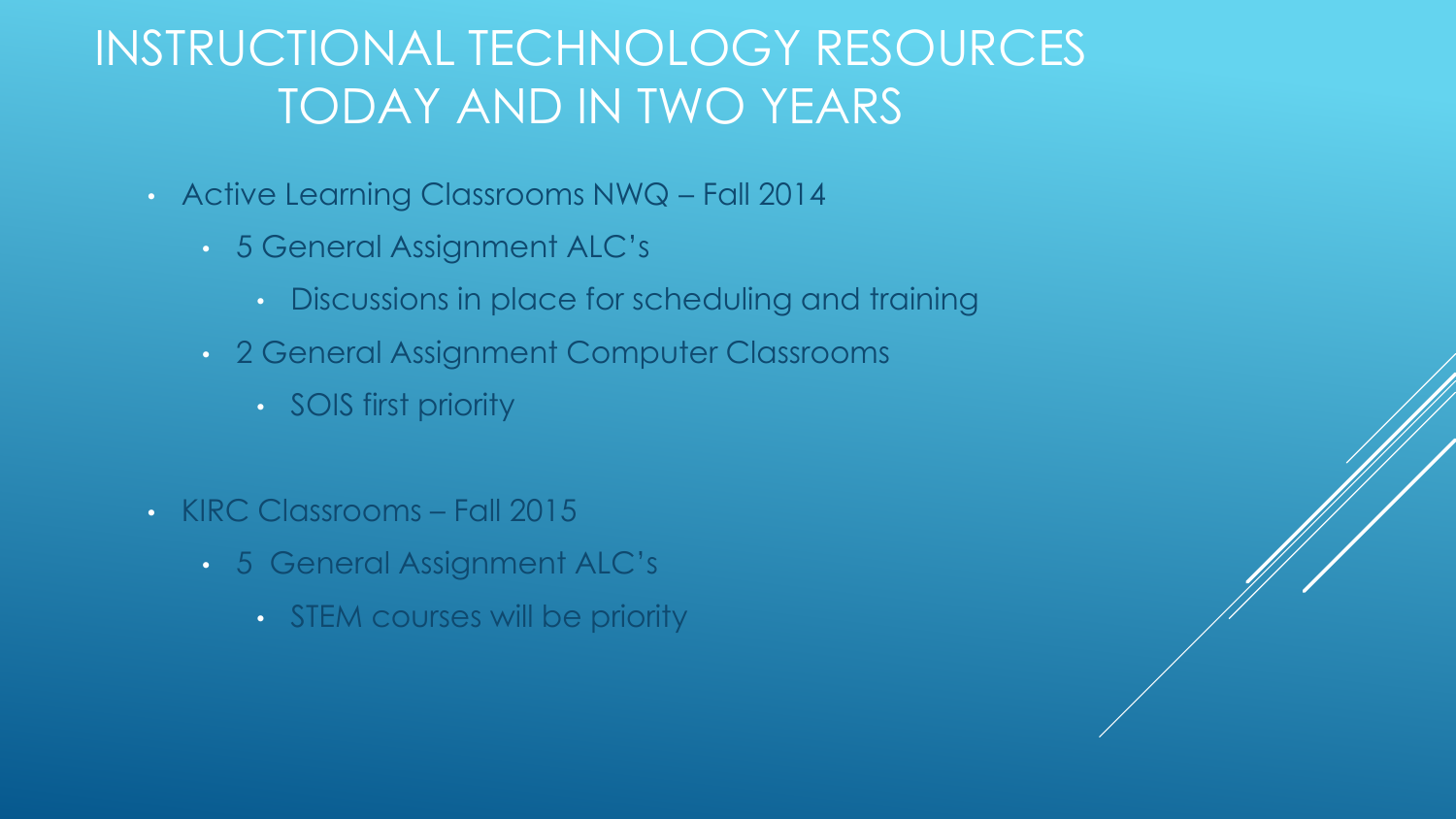- END 127 School of Education/General Assignment Classroom Spring 2014
	- Interactive white boards and videoconferencing
	- Will be used for classes and for instructor training purposes
- LTC Active Learning Classroom in LIB E175 Spring 2014
	- Active Learning Classroom
	- Emphasis on experimental uses of furniture and technology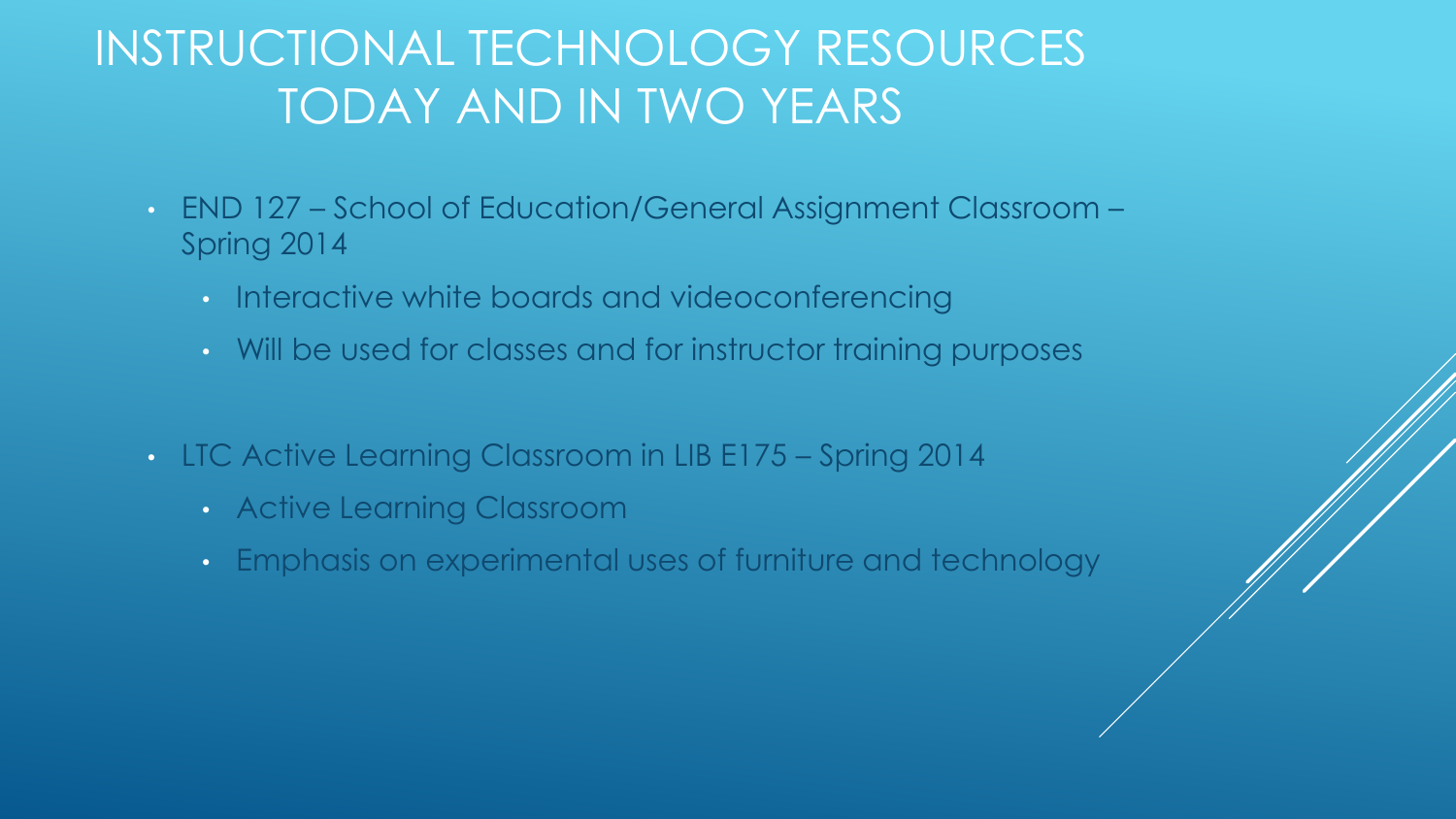- Proposal to upgrade Level 1 classrooms to Level 2
	- Level 1 Classroom Overhead transparency
	- Level 2 Classroom Data projector, audio
	- 24 Classrooms identified AUP, CRT, HLT, LAP, MER, MIT
		- AUP 191 planned for Winterim as pilot
- Examples of current [Level 1 Classrooms](http://classroomsofshame.tumblr.com/)
	- [MER 211](http://cfprodws003.uits.uwm.edu/faculty_staff/instructional_support/images/MER-211.jpg)
	- [LAP 253](http://cfprodws003.uits.uwm.edu/faculty_staff/instructional_support/images/LAP-253.jpg)
	- [MIT B14](http://cfprodws003.uits.uwm.edu/faculty_staff/instructional_support/images/MIT-B14.jpg)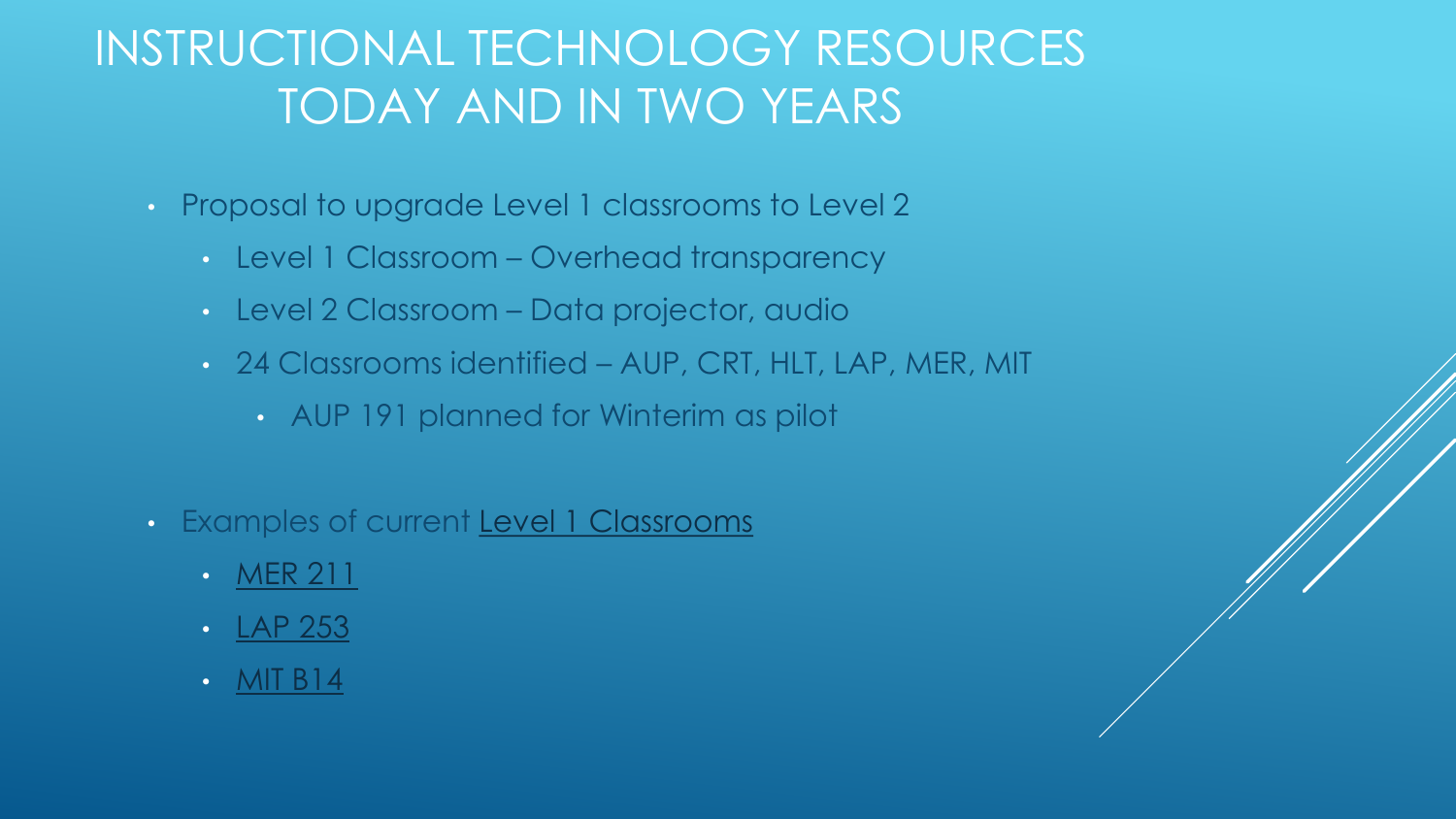- Continuous upgrade of existing General Assignment Classrooms
	- Routine/deferred maintenance being addressed
	- "Analog Sunset" increasingly important issue
		- 80+ classrooms are mediated but not digital ready
			- Plans to address this problem are being developed
- Room Monitoring System
	- [Crestron RoomView](http://roomview.uits.uwm.edu/RoomViewSE/tabs/tabs.aspx?login=true)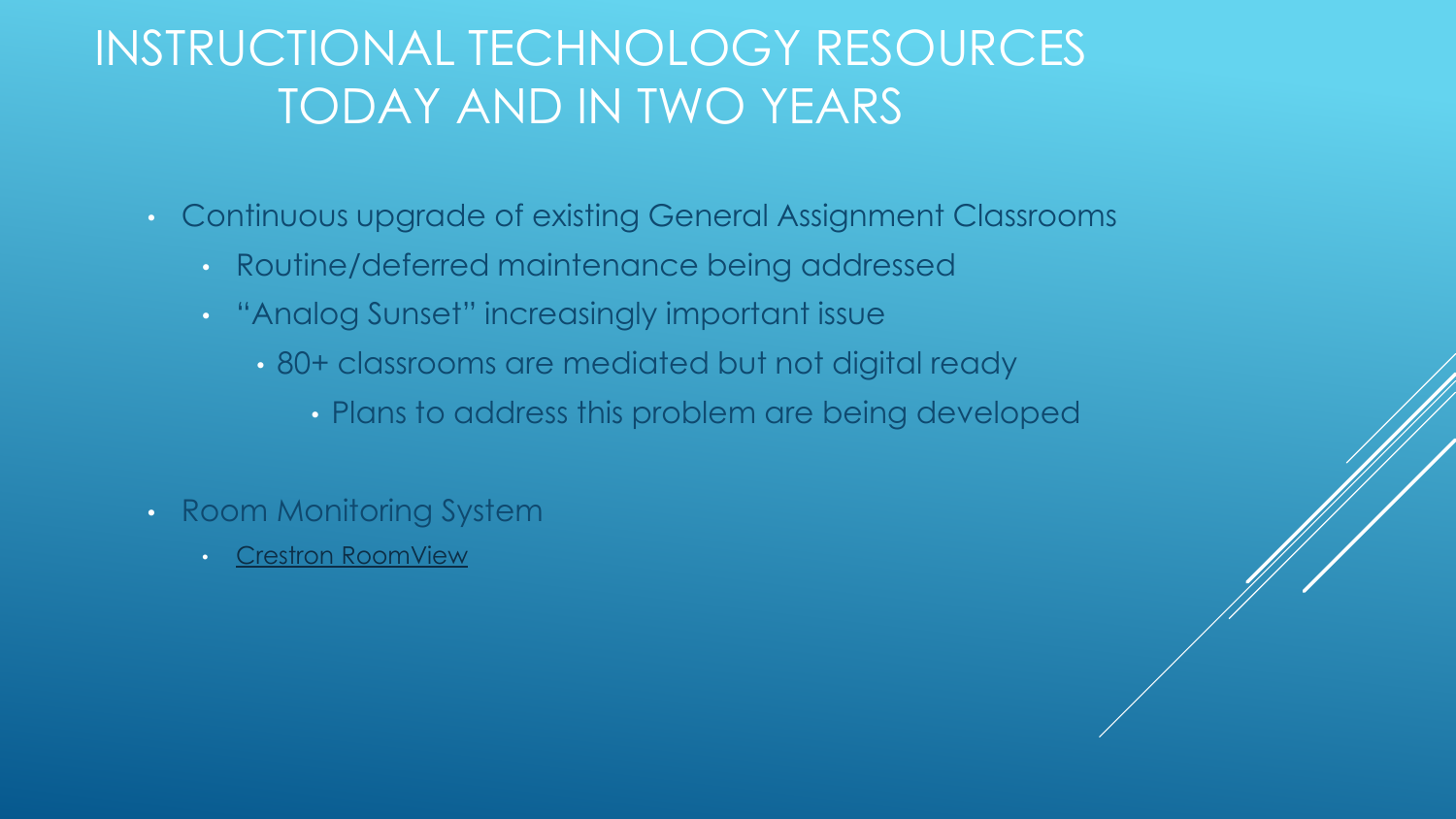#### COMMON TECHNOLOGY REQUESTS FROM **INSTRUCTORS**

- Average Fall Semester Sets/Strikes in classrooms
	- Mon/Wed 105 per day
	- Tues/Thurs 73 per day
	- Fri 41 per day
	- Projector/monitor and laptop most common request
- Technology is being requested from virtually all areas in greater quantity each year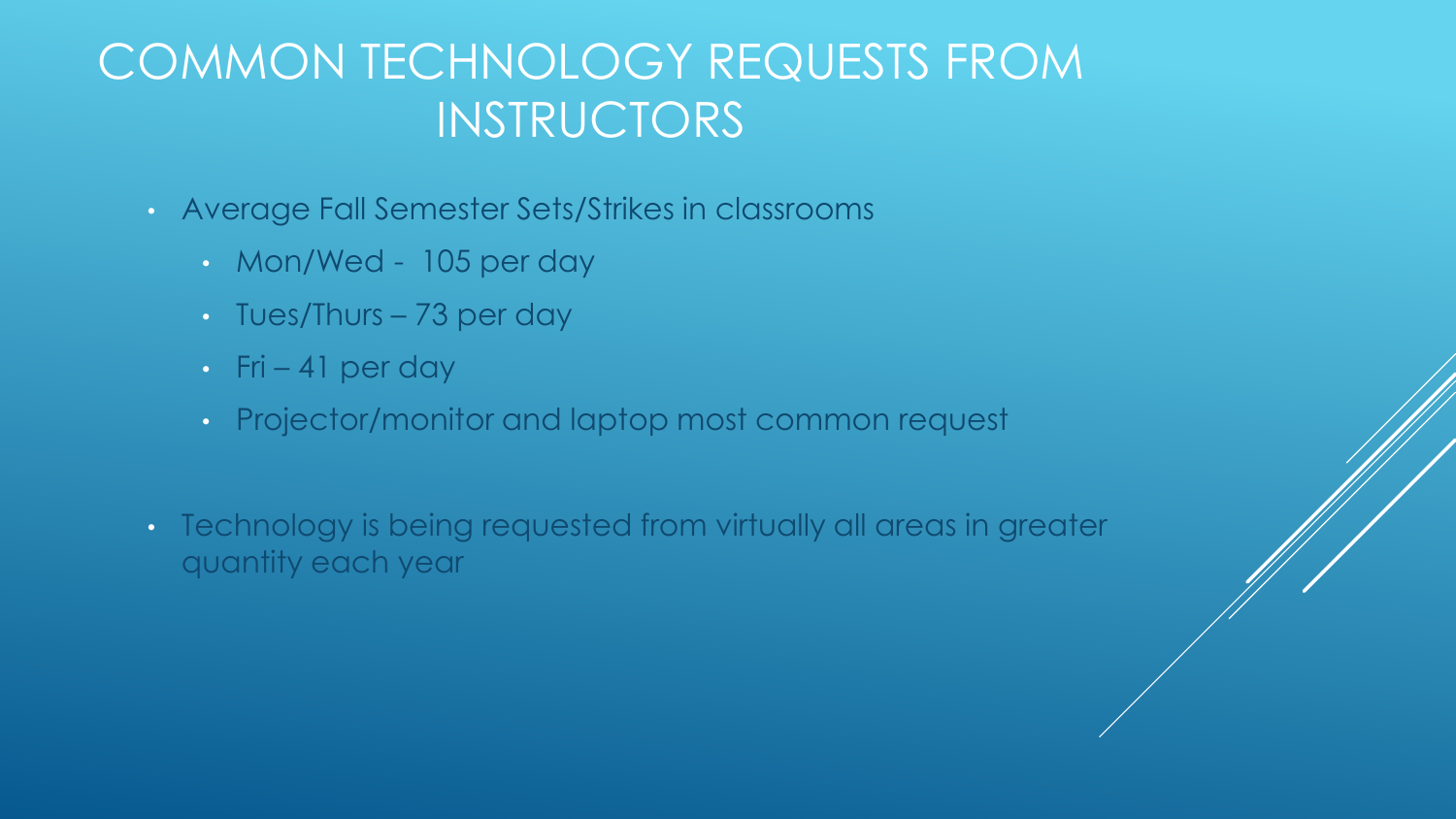#### BARRIERS OR ISSUES TO USE OF INSTRUCTIONAL TECHNOLOGY RESOURCES

- Built in classroom technology at times underutilized
	- Class size
		- Limits room options
	- Meeting patterns
		- Mon/Wed vs. Tues/Thurs
		- Many classes scheduled at peak times (11:00AM, 2:00PM, etc…)
	- Instructor knowledge of available resources
- Knowledge of available resources
	- Access to information regarding technologies a challenge
- General Assignment and departmental classrooms/labs
	- Some classroom space may be under utilized if they are not GAC
	- Classroom funding for rooms that are not GAC is often a concern
		- Department funds may not be sufficient to meet cost of technology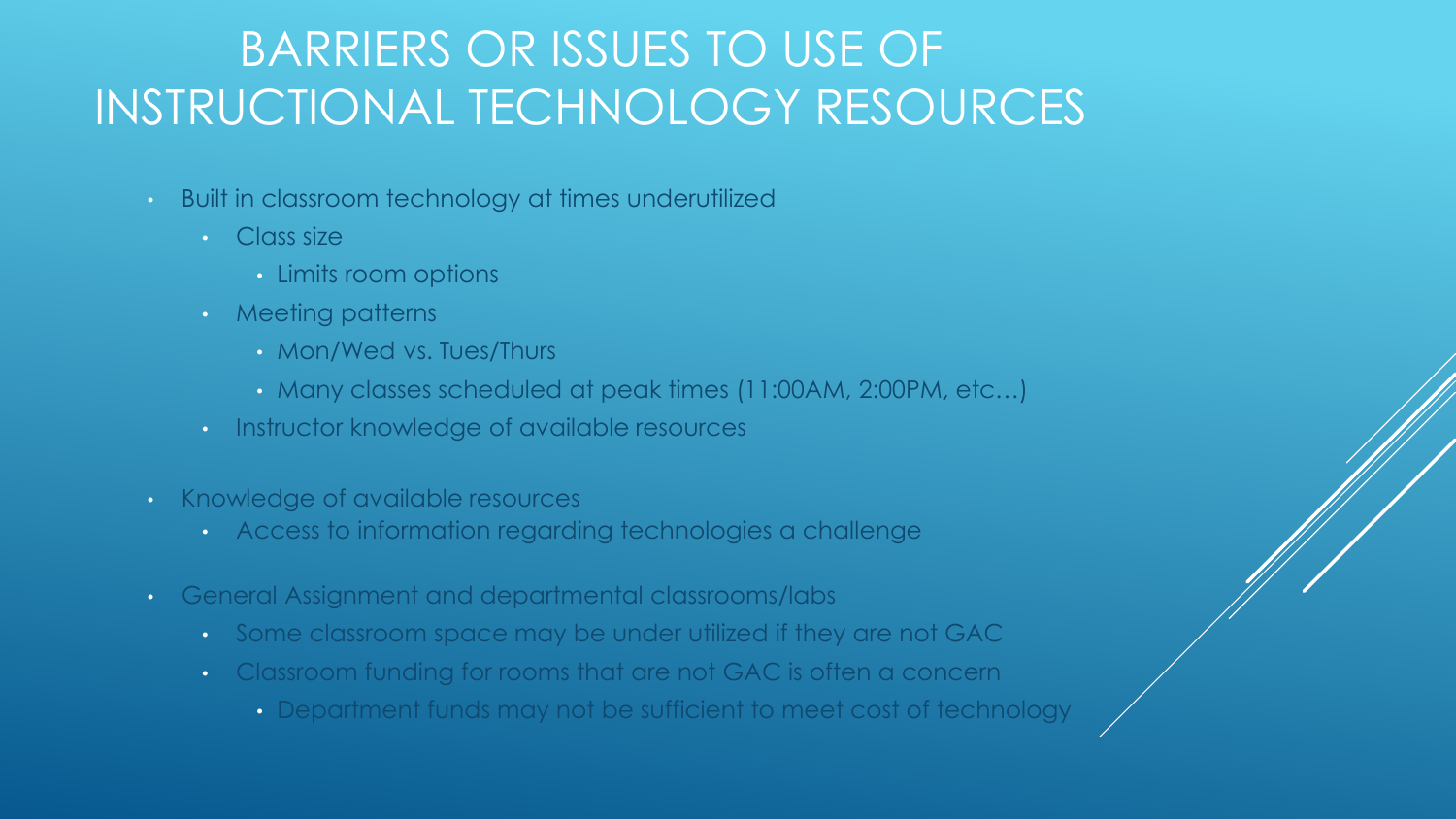# FUNDING OF CLASSROOM TECHNOLOGY RESOURCES/PLANNING FOR UPGRADES

- General Assignment Classrooms
	- Annual fund managed through Space Planning
		- Maintenance account
			- Chairs, paint, seats, lamps, replacement parts etc…
		- Modernization account
			- Upgrade and installation of new technology
- State funds available each biennium for large projects
	- Lecture hall renovations
	- NWQD Active Learning Classrooms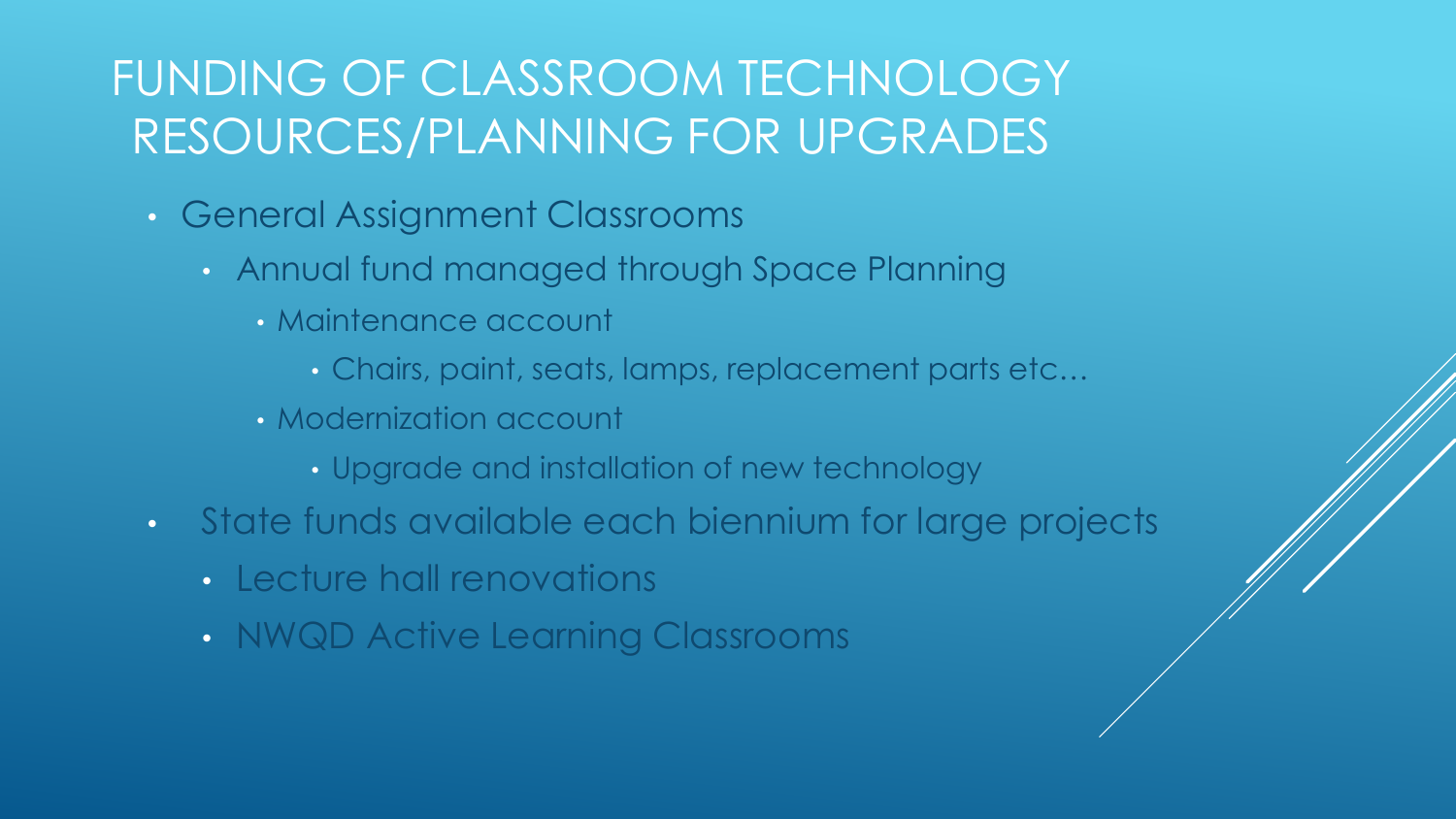### BARRIERS OR ISSUES TO USE OF INSTRUCTIONAL TECHNOLOGY RESOURCES

- Built in classroom technology at times underutilized
	- Class size
		- Limits room options
	- Meeting patterns
		- Mon/Wed vs. Tues/Thurs
		- Many classes scheduled at peak times (11:00AM, 2:00PM, etc…)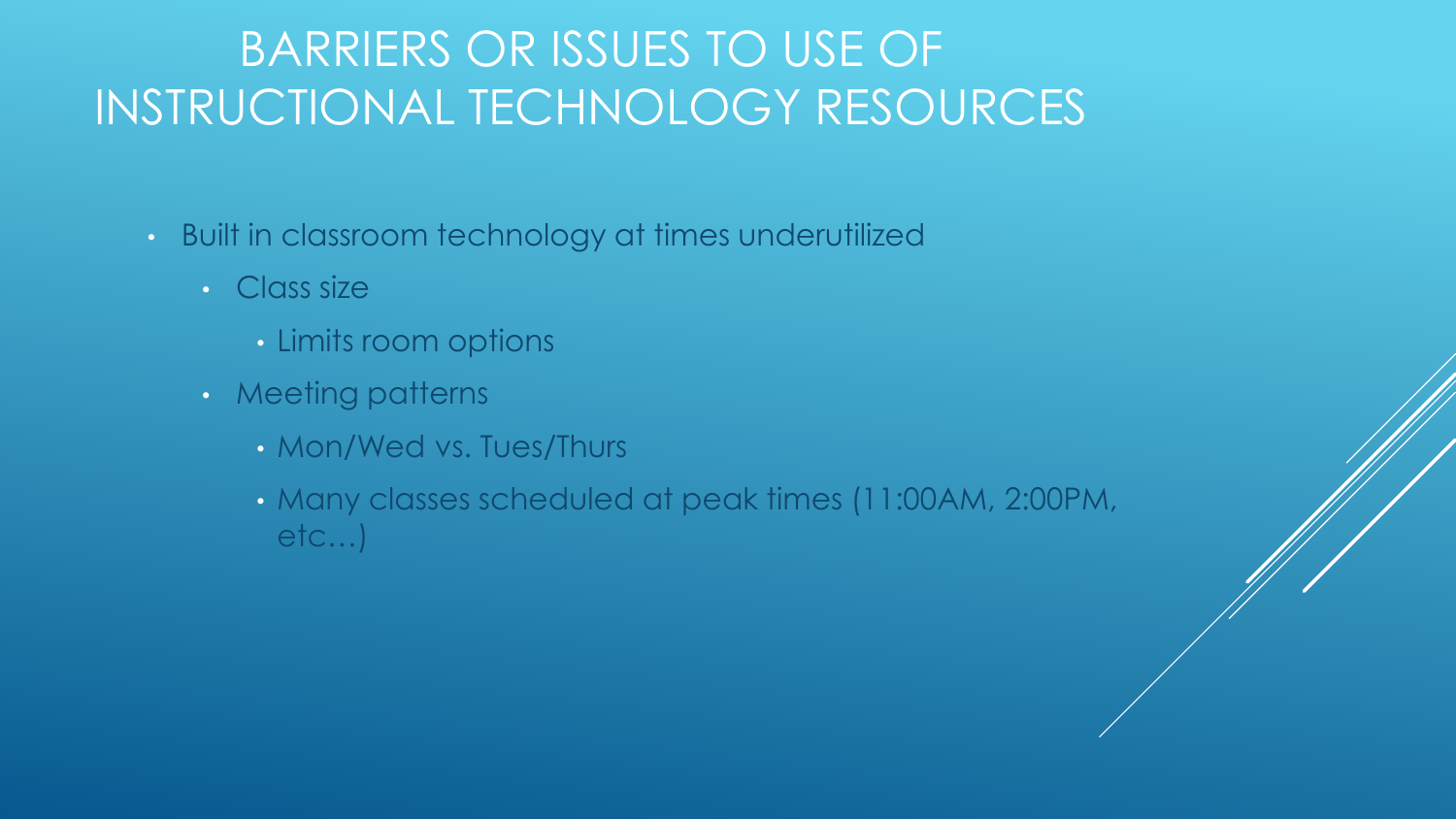#### WIRELESS USE

- Allowing or banning wireless usage during class
	- Depending upon the course wireless may be a necessity for active learning style classes
- Adequate bandwidth for pedagogical needs in classrooms
	- UWM WiFi significant improvement
	- Emerging issue of demand for wireless presentation
		- Wireless HDMI, WHDI (Wireless High Def), Apple TV
		- Will be a continuing challenge for WiFi support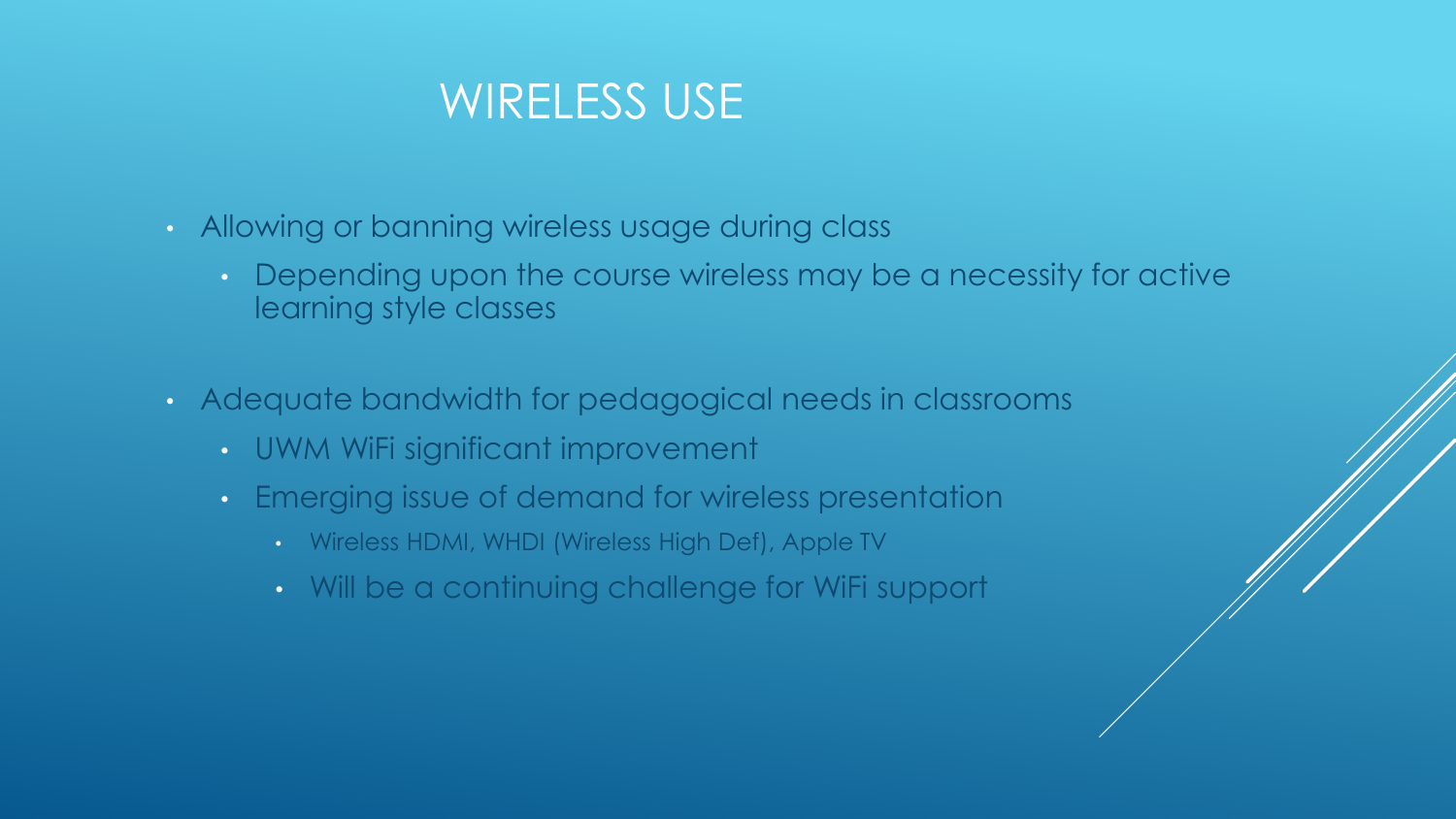#### WIRELESS USE

- Student Response System, TurningPoint(Clickers)
	- 5000+ students using clickers each semester
	- Technology has evolved, ResponseWare
		- Smart phone, laptop, tablet, etc... vs. purchasing a clicker
		- Greater ability to interact and provide feedback to the instructor and class
		- Particularly valuable in large class settings
	- UWM WiFi is essential for this technology to function
		- Concern arising for systems being implemented that use their own wireless when UWM WIFi is not available
	- Locations with highest use without access to UWM WiFi
		- AUP 170
		- CRT 175, CUN 151(5 instructors), 557 and G40
		- END 103 and 107
		- ENG 105
		- SAB G90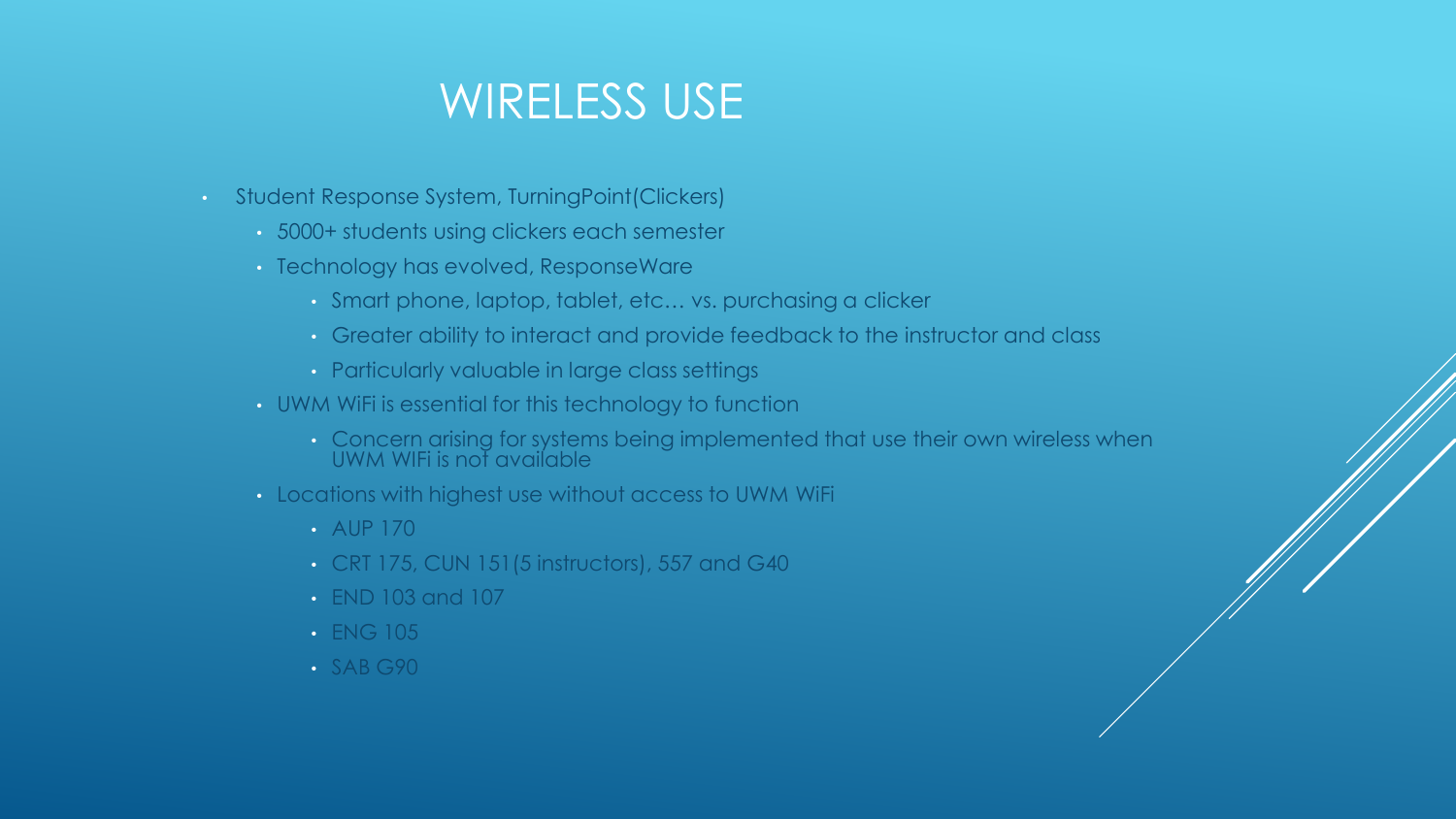# DIFFERENCES BETWEEN MEDIATED AND ACTIVE LEARNING CLASSROOMS

- Physical layout, furniture
	- Tables for group work
- Additional technology resources
	- Multiple screens and technology for collaboration
- Traditional mediated room is front facing orientation
- ALC is group based, often no front of room

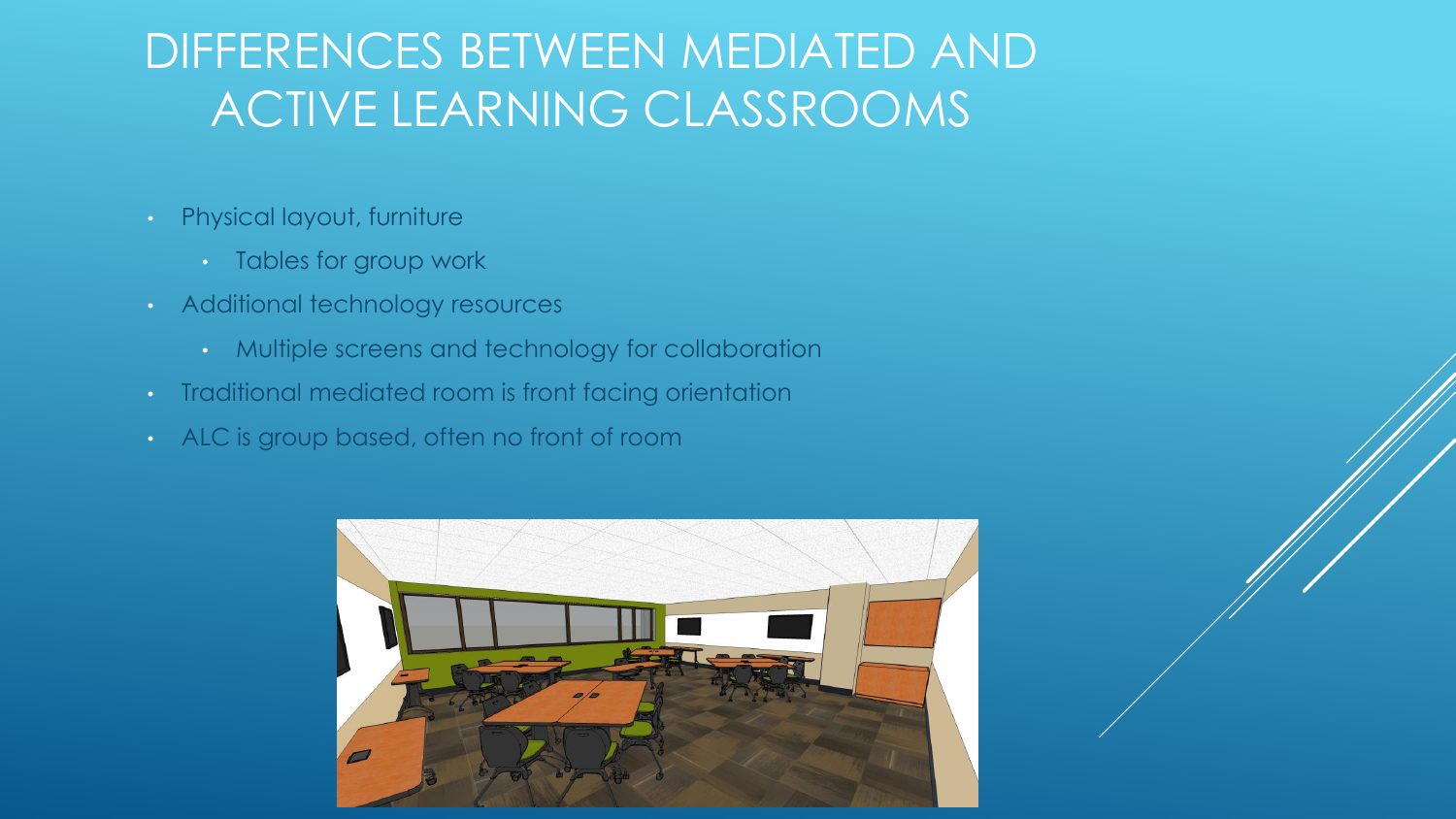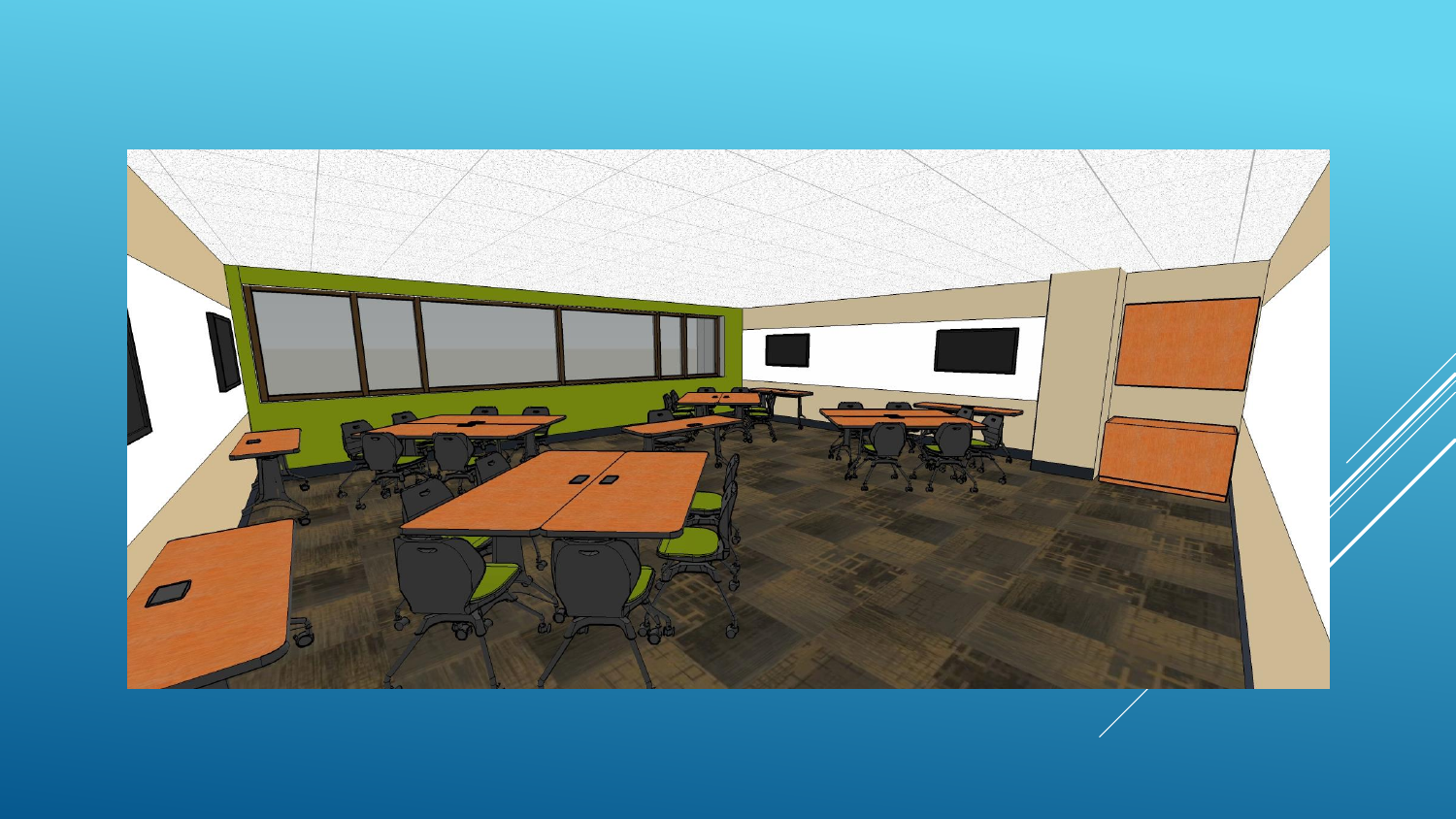#### 12C2U UWM ACTIVE LEARNING CENTER